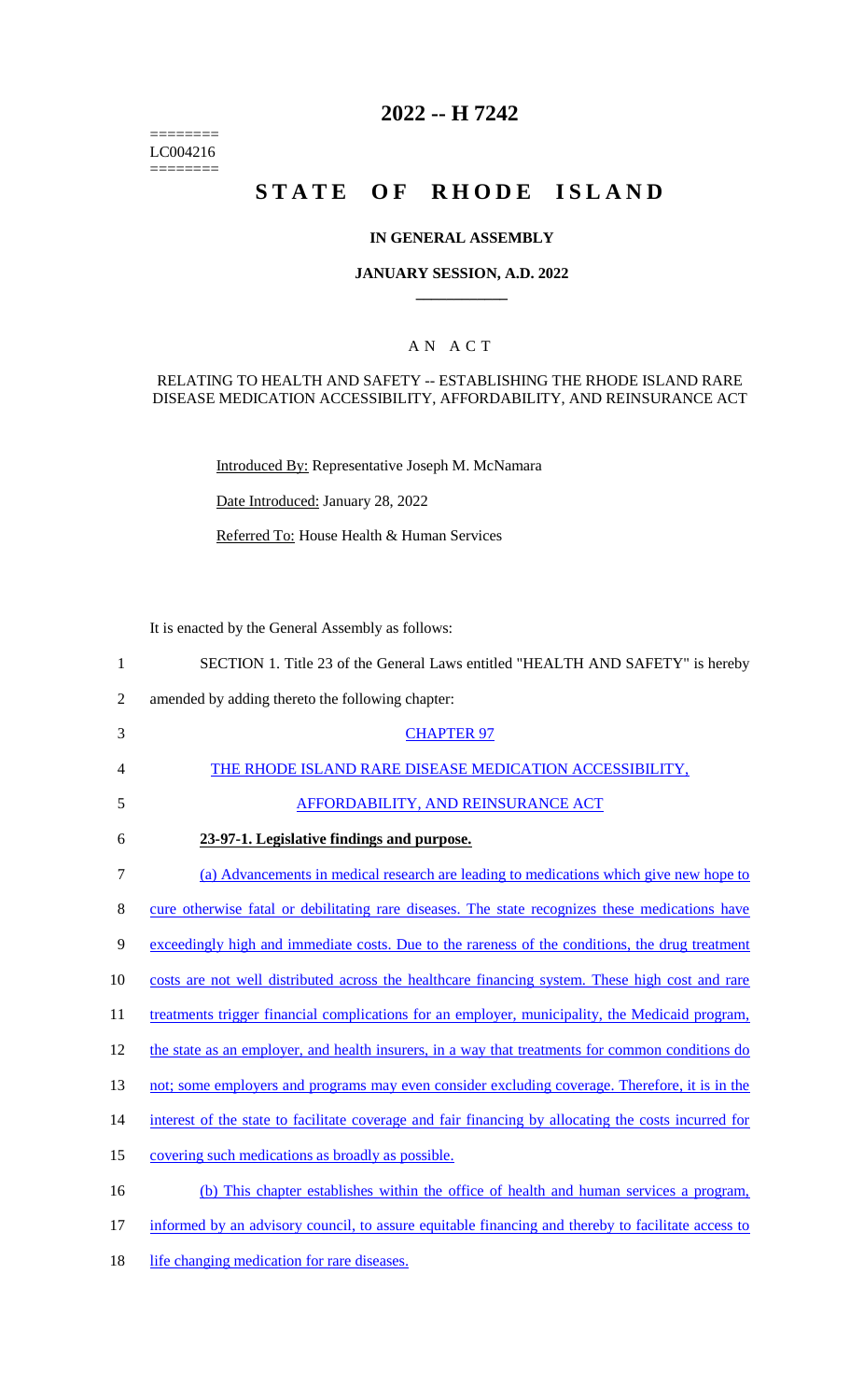| $\mathbf{1}$             | 23-97-2. Definitions.                                                                                |
|--------------------------|------------------------------------------------------------------------------------------------------|
| $\sqrt{2}$               | As used in this chapter, the following words and phrases as used in this chapter shall have          |
| 3                        | the following meaning:                                                                               |
| $\overline{\mathcal{A}}$ | (1) "Contribution enrollee" means:                                                                   |
| $\mathfrak s$            | (i) An individual residing in this state, with respect to whom an insurer administers,               |
| 6                        | provides, pays for, insures, or covers healthcare services, unless excepted by this section;         |
| 7                        | (ii) An individual residing outside this state, when covered by a contract, policy, or plan          |
| $8\,$                    | that is delivered, issued for delivery, or renewed in this state; or                                 |
| 9                        | (iii) An individual residing outside of this state, covered by a group that provides health          |
| 10                       | benefits on a self-insurance basis, when such group has elected to participate in the program,       |
| 11                       | pursuant to rules established by the secretary.                                                      |
| 12                       | (iv) "Contribution enrollee" shall not include an individual whose healthcare services are           |
| 13                       | paid or reimbursed by Part A or Part B of the Medicare program, a Medicare supplemental policy       |
| 14                       | as defined in section $1882(g)(1)$ of the Social Security Act, 42 U.S.C. § 1395ss(g)(1), or Medicare |
| 15                       | managed care policy, unless such federal program becomes eligible, as determined by the secretary.   |
| 16                       | (2) "Covered drug" means a high cost prescription drug, gene therapy, or cell therapy                |
| 17                       | designated as an orphan drug by the federal Food and Drug Administration and determined by the       |
| 18                       | secretary as a reinsurance eligible drug under the program. The secretary's designation of a drug as |
| 19                       | a covered drug shall be made with the input of an advisory council created pursuant to § 23-97-4.    |
| 20                       | (3) "Fund" means the rare disease medication reinsurance fund established by $\S$ 23-97-3.           |
| 21                       | (4) "Insurer" means all persons offering, administering, and/or insuring healthcare services,        |
| 22                       | including, but not limited to:                                                                       |
| 23                       | (i) Policies of accident and sickness insurance, as defined by chapter 18 of title 27:               |
| 24                       | (ii) Nonprofit hospital or medical-service plans, as defined by chapters 19 and 20 of title          |
| 25                       | 27:                                                                                                  |
| 26                       | (iii) Any person whose primary function is to provide diagnostic, therapeutic, or preventive         |
| 27                       | services to a defined population on the basis of a periodic premium;                                 |
| 28                       | (iv) All domestic, foreign, or alien insurance companies, mutual associations, and                   |
| 29                       | organizations;                                                                                       |
| 30                       | (v) Health maintenance organizations, as defined by chapter 41 of title 27;                          |
| 31                       | (vi) All persons providing health benefits coverage on a self-insurance basis;                       |
| 32                       | (vii) All third-party administrators described in chapter 20.7 of title 27; and                      |
| 33                       | (viii) All persons providing health benefit coverage under Title XIX of the Social Security          |
| 34                       | Act (Medicaid) as a Medicaid managed care organization offering managed Medicaid.                    |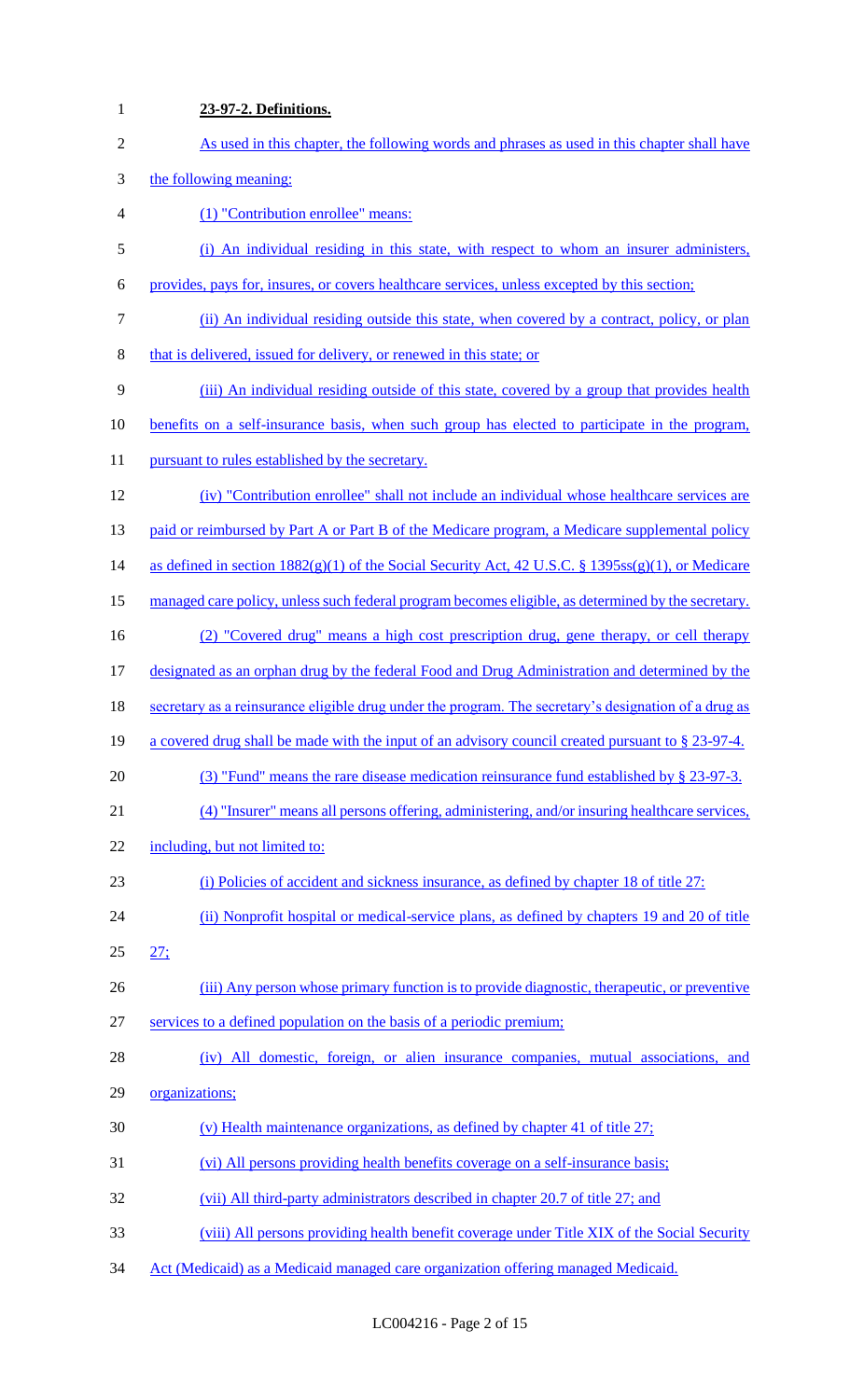- (ix) "Insurer" shall not include any nonprofit dental service corporation as defined in §§
- 2 27-20.1-1 or 27-20.1-2, nor any insurer offering only those coverages described in § 42-7.4-14.
- (5) "Person" means any individual, corporation, company, association, partnership, limited
- liability company, firm, state governmental corporations, districts, and agencies, joint stock
- associations, trusts, and the legal successor thereof.
- (6) "Rare disease medication funding contribution" means per capita amount each
- contributing insurer shall contribute to support the program funded by the method established
- pursuant to the provisions of this chapter, with respect to each contribution enrollee.
- (7) "Secretary" means the secretary of health and human services.
- **23-97-3. Establishment of program fund.**
- (a) The rare disease medication reinsurance fund is hereby established to provide funding for the operation and administration of the program in carrying out the purposes of the program 13 under this chapter. A restricted-receipt account shall be established for the fund which may be used 14 for the purposes set forth in this chapter and shall be exempt from the indirect cost recovery
- provisions of § 35-4-27. The general treasurer is authorized and directed to draw his or her orders
- 16 on the account upon receipt of properly authenticated vouchers from the secretary.
- (b) The secretary is authorized to administer the fund.
- (c)The fund shall consist of monies collected pursuant to this chapter. In addition, the secretary may seek or receive, and the general treasurer is authorized to accept, any grant, devise,
- 20 bequest, donation, gift, or assignment of money, bonds, or securities; funds from any state or federal
- agency, and; settlements. The funds shall be used solely for the purposes of the "rare diseases
- 22 medication reinsurance fund", and no other.
- (d) No general revenue funding shall be used for reinsurance payments.
- (e) The secretary shall submit to the general assembly an annual report on the program and
- costs related to the program, on or before February 1 of each year. The executive office shall make
- 26 the report available to each insurer required to make a contribution pursuant to this chapter.
- **23-97-4. Access to medication for rare diseases advisory council.**
- 28 (a) Creation of an advisory council. There is hereby created and established a funding for
- 29 rare diseases medication advisory council, to be referred to in this chapter as "the council."
- (1) The council shall be composed of the following fifteen (15) members, each to be
- 31 selected by the secretary unless otherwise noted:
- (i) The directors of the following four (4) departments or their designees: the department
- of health, the department of administration, the department of human services Medicaid program,
- 34 and office of the health insurance commissioner;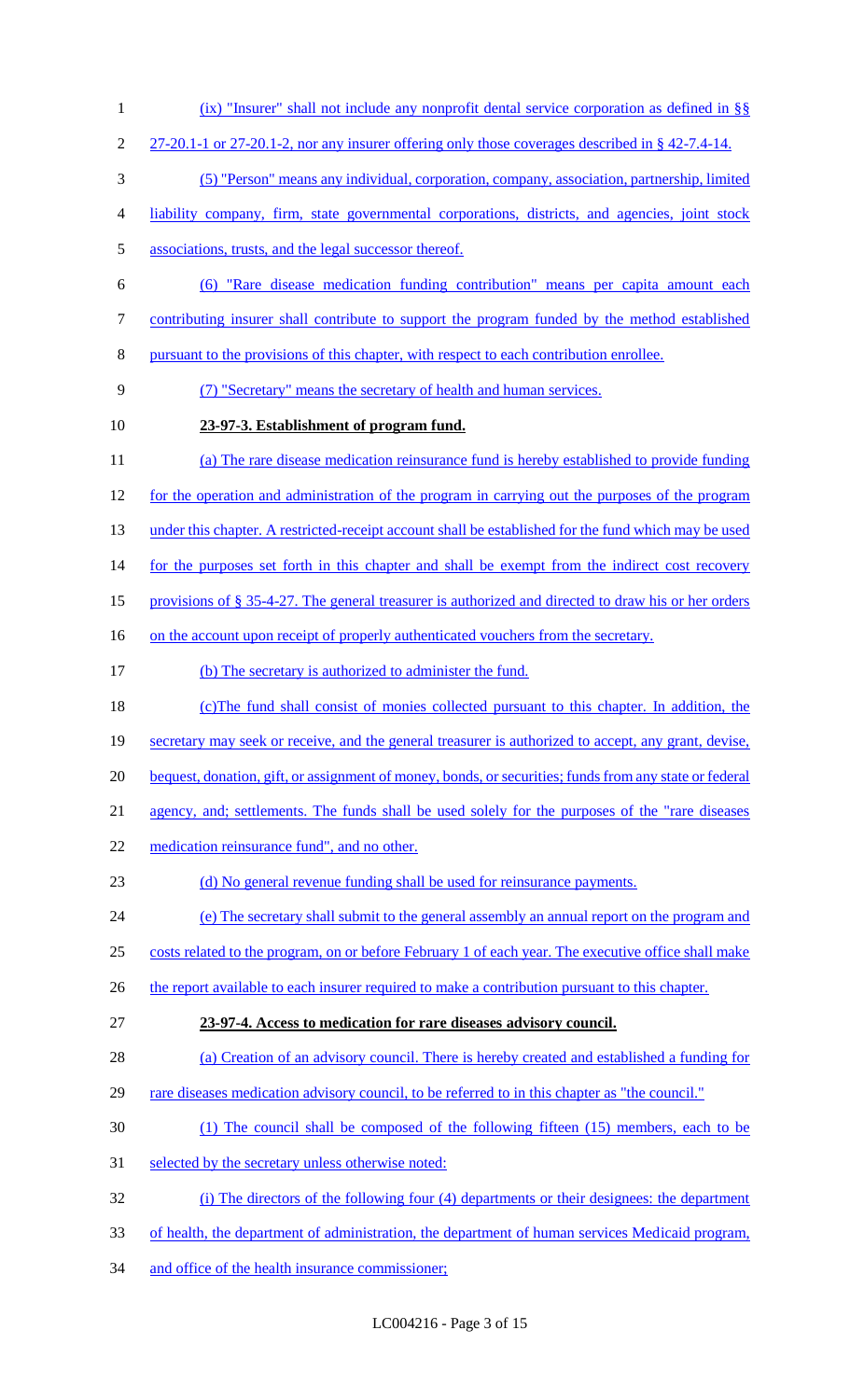(ii) One representative of the University of Rhode Island School of Pharmacy with expertise in the study of clinical effectiveness, to be appointed by the dean of the school; (iii) Three (3) representatives of insurers, one of which shall be a Medicaid managed care organization; (iv) One representative of a pharmacy benefit manager; (v) Three (3) representatives of prescribers, representing different clinical specialties, knowledgeable about the treatment of rare diseases, and at least one of whom shall be a licensed pediatrician; (vi) One representative of the Rhode Island parent information network or if such organization ceases to exist then another local representative from another patient advocacy 11 organization; (vii) One representative of an organization that self-funds its health coverage; and 13 (viii) One representative of a municipality or municipal purchasing collaborative. (2) Council members shall be independent and free of conflict with respect to any pharmaceutical manufacturer or distributor that might be interested in the decision to include a 16 medication as a covered drug. The secretary shall protect against such conflict of interest by 17 requiring disclosures and preclude a person's service on the council based on economic or other interests, including employment or appointments, financial interests, payments, funding, gifts, or other relationships that would compromise a council member's independence. 20 (3) The secretary may solicit input from other organizations or experts the secretary determines are essential for the proper execution of the program. (4) Should any member cease to be an officer or employee of the entity he or she is appointed to represent, his or her membership shall terminate immediately. Any vacancy shall be 24 filled by the appointing authority in the same manner as the original appointment. (5) The members of the council shall elect a chairperson and vice chairperson by a majority 26 vote of those present and voting. (6) The secretary shall make the appointments to the council as described above and call 28 the first meeting of the council within four (4) months of enactment of the chapter. (b) Duties of the advisory council. Based on information from the secretary, the council shall recommend the drugs to be covered, an assessment rate, and a funding distribution method. (1) The council shall recommend for inclusion only those medications that are high cost prescription drugs, gene therapies or cell therapies designated as orphan drugs by the federal drug administration. The council shall review and recommend for inclusion those medications with the greatest medical efficacy and which treat those conditions expected to occur with the lowest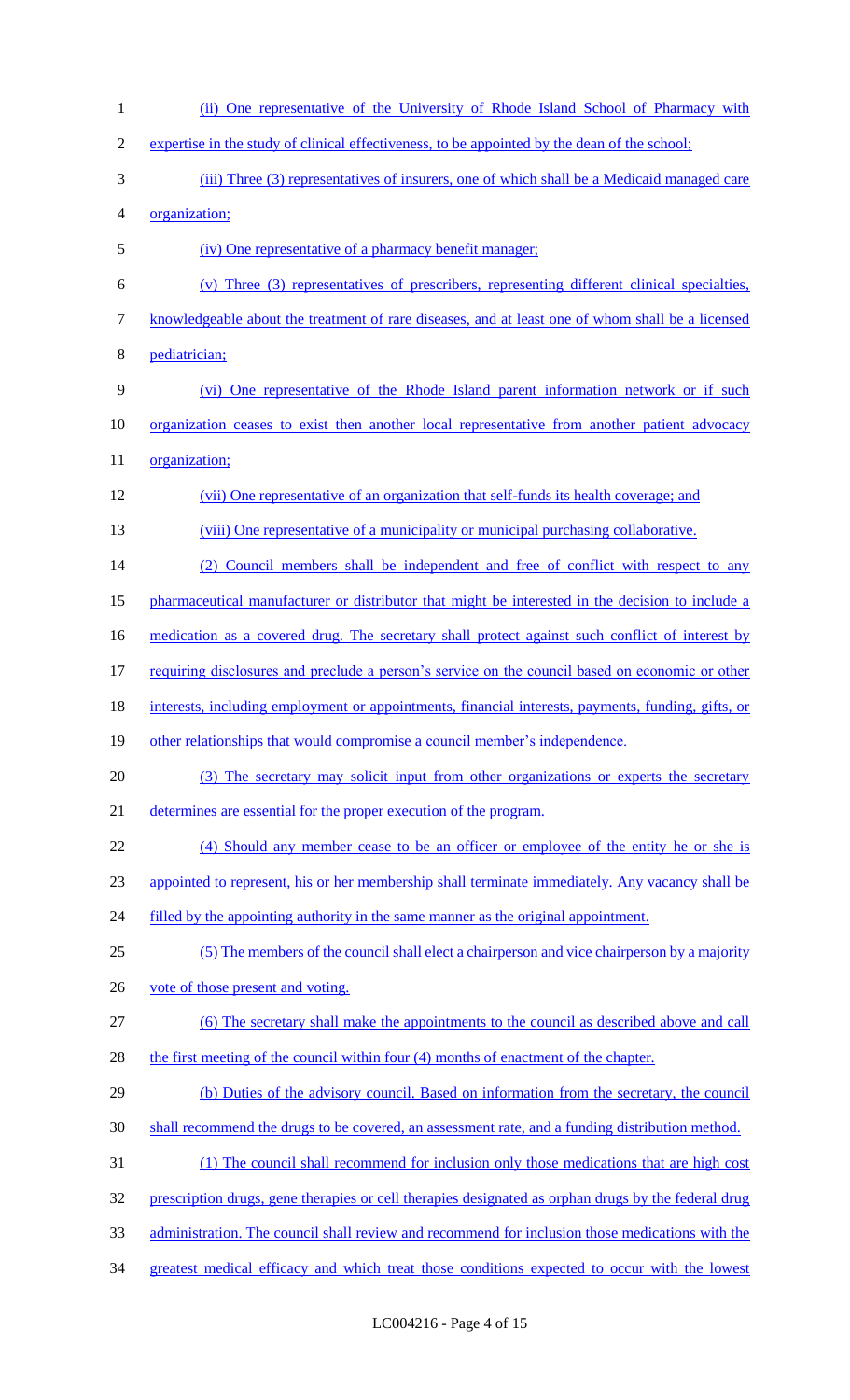1 frequency, and may consider any other factor or factors the council determines to be relevant, in making a recommendation to the secretary that a medication be a covered drug eligible for reimbursement under the program. (2) The council shall be informed by the secretary of the price of each prospective 5 medication, and the estimated number of treatable cases based on the treatment frequency for each drug and the population eligible for coverage under the program. (3) The council shall recommend a preliminary funding contribution for each recommended drug in an amount equal to: the price for each drug multiplied by the estimated number of treatable cases, divided by the number of contribution enrollees. An additional amount shall be included to improve the likelihood that sufficient funds will be available and for 11 administering the program, by adding an amount not to exceed four percent (4%) of the preliminary funding contribution for each covered drug. No additional costs shall be added to the contribution 13 <u>rate.</u> (4) The council shall review and advise the secretary on the process for distributing 15 reinsurance funds. **23-97-4.1. Rare disease medication pricing.**  The secretary is hereby authorized and directed to create a drug pricing plan for covered 18 drugs. Manufacturers and distributors of the covered drugs shall offer and accept such prices and 19 terms from participating insurers. In developing the pricing plan, the secretary shall: (1) Utilize and base the price of a covered drug on the current medical assistance (Medicaid) drug program price or may negotiate state-specific prices or participate in multi-state 22 pooling or other collaborative programs, either of which may include rebates, discounts, or other agreements with pharmaceutical companies; and (2) Utilize alternative payment methods including, but not limited to, value-based 25 payments or performance guarantees, or which distribute the financial burden over time by 26 amortizing the costs. **23-97-5. Determination of covered drugs and funding contribution.**  (a) Beginning February 1, 2023, and annually thereafter, the secretary shall announce the covered drugs and set the rare disease medication funding contribution in accordance with the provisions of this chapter. (b) The secretary shall determine the covered drug or drugs and the contribution rate to 32 generate program funds, based on the recommendation of the council. The secretary may determine not to include a drug recommended by the council. To determine the final funding contribution 34 rate, the secretary shall add the individual contribution rates for each drug the secretary determines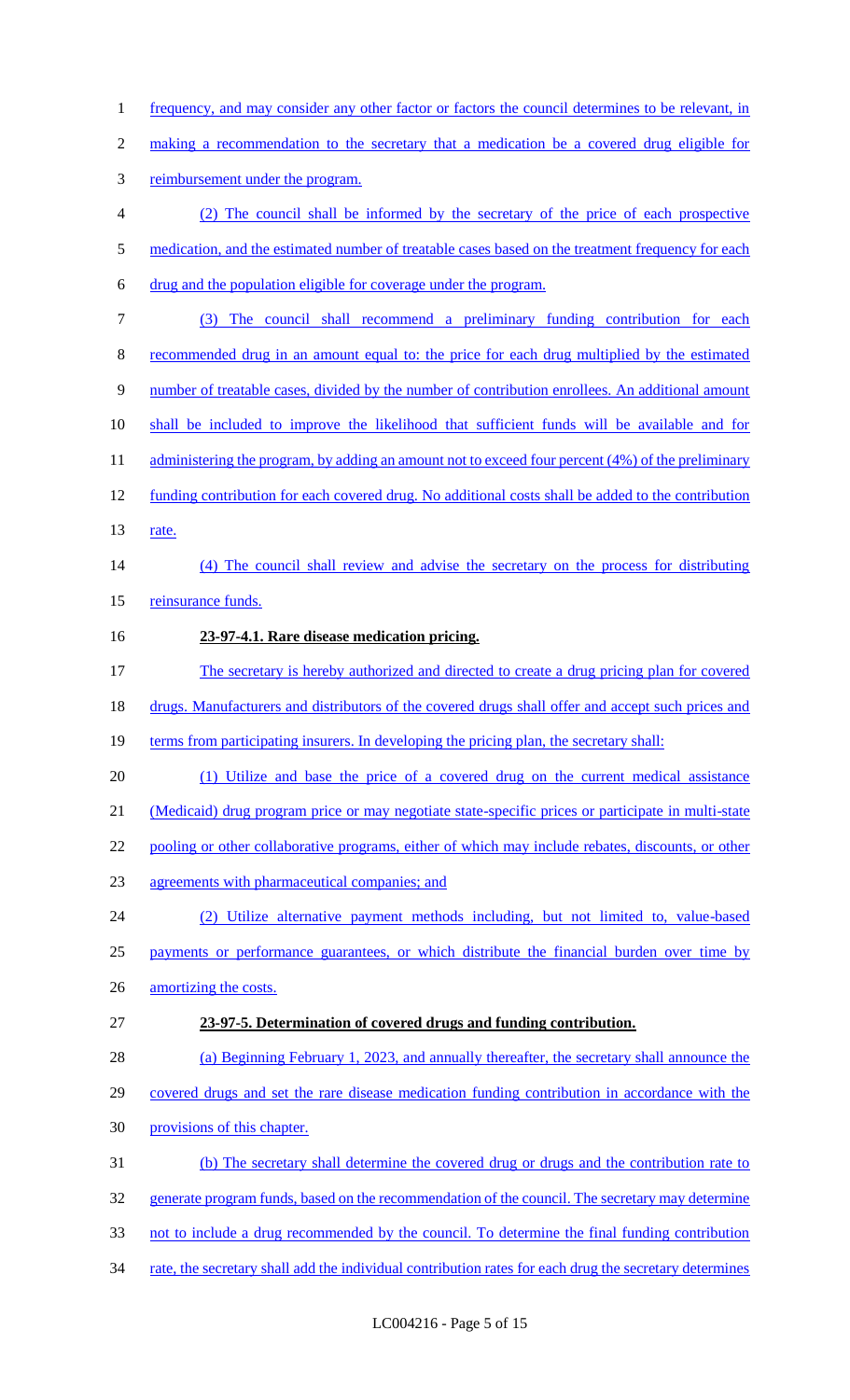- shall be a covered drug under the program.
- (c) Each insurer is required to pay the rare disease medication funding contribution for each contribution enrollee of the insurer at the time the contribution is calculated and paid, at the rate set forth by the secretary in accordance with the provisions of this section. (d) The contribution set forth herein shall be in addition to any other fees or assessments upon the insurer allowable by law. (e) The contribution shall be paid by the insurer; provided, however, a person providing health benefits coverage on a self-insurance basis that uses the services of a third-party administrator shall not be required to make a contribution for a contribution enrollee where the 10 contribution on that enrollee has been or will be made by the third-party administrator. (f) A person providing health benefits coverage on a self-insurance basis shall inform the secretary of the intent to participate in the program for the individuals covered by the plan residing 13 outside of this state, pursuant to rules established by the secretary. An affirmative election shall be 14 in place and contributions made for these out-of-state enrollees at least one year prior to a claim 15 being submitted for such out of state enrollees. **23-97-6. Returns and payment.**  (a) Beginning in April of 2024, and subject to subsection (b) of this section, every insurer 18 required to make a contribution shall, on or before the last day of January, April, July, and October 19 of each year, make a return to the secretary together with payment of the quarterly funding contribution for the preceding three (3) month period. (b) Any insurer required to make the contribution that can substantiate that the insurer's 22 contribution liability would average less than twenty-five thousand dollars (\$25,000) per month may file returns and remit payment annually on or before the last day of January each year (beginning January of 2025); provided, however, that the insurer shall be required to make quarterly payments if the secretary determines that: 26 (1) The insurer has become delinquent in either the filing of the return or the payment of 27 the funding contribution due thereon; or (2) The liability of the insurer exceeds seventy-five thousand dollars (\$75,000) in funding contributions per quarter for any two (2) subsequent quarters. (c) All returns shall be signed by the insurer required to make the contribution, or by its authorized representative, subject to the pains and penalties of perjury. 32 (d) If a return shows an overpayment of the contribution due, the secretary shall refund or 33 credit the overpayment to the insurer required to make the contribution, or the insurer may deduct
- 34 the overpayment from the next quarterly or annual return.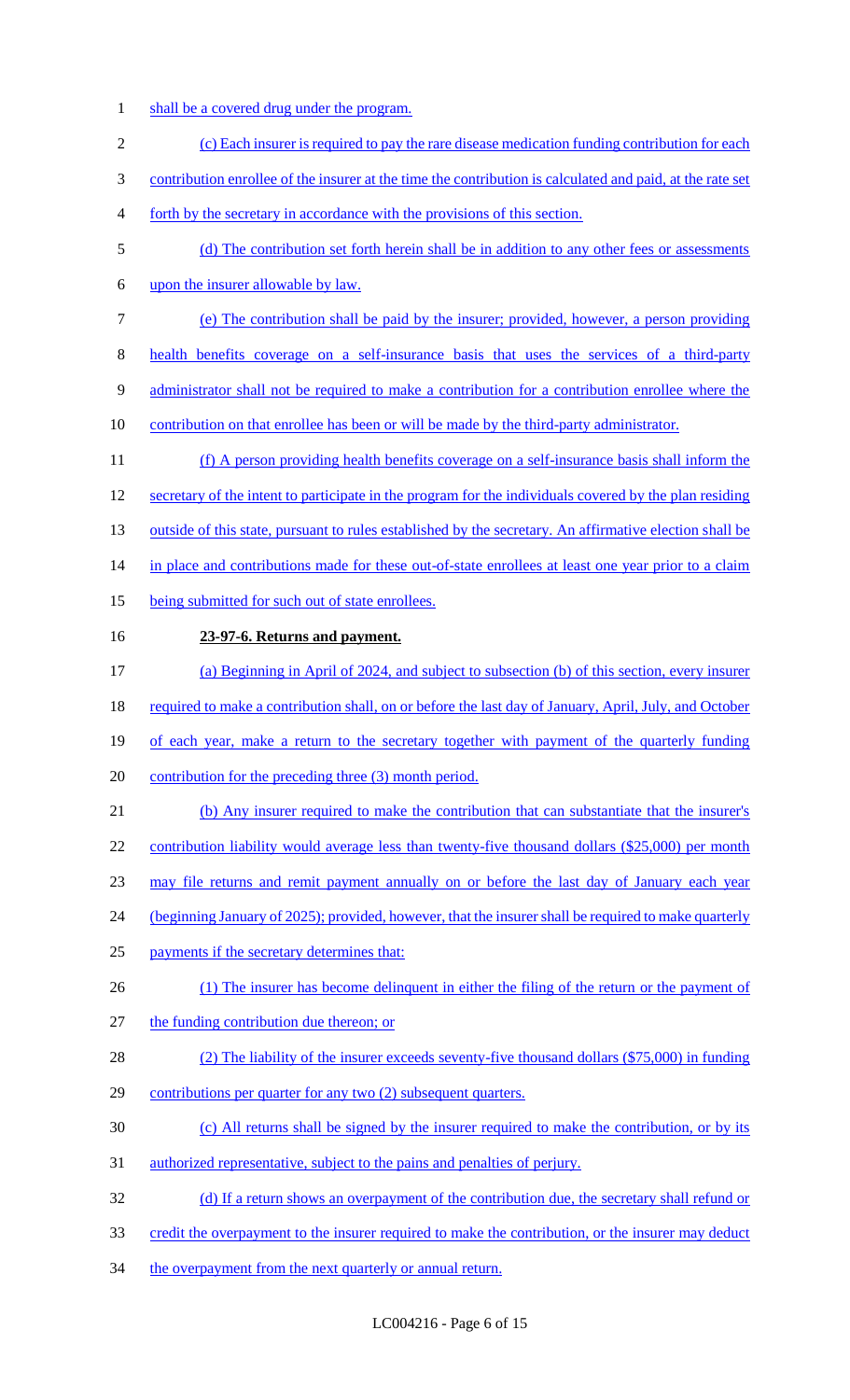1 (e) The secretary, for good cause shown, may extend the time within which an insurer is 2 required to file a return, and if the return is filed during the period of extension no penalty or late 3 filing charge may be imposed for failure to file the return at the time required by this section, but 4 the insurer shall be liable for interest as prescribed in § 23-97-8. Failure to file the return during the 5 period for the extension shall void the extension. 6 **23-97-7. Set-off for delinquent payment.**  7 If an insurer required to make the contribution pursuant to this chapter shall fail to pay a 8 contribution within thirty (30) days of its due date, the secretary may request any agency of state 9 government making payments to the insurer to set-off the amount of the delinquency against any 10 payment or amount due the insurer from the agency of state government and remit the sum to the 11 secretary. Upon receipt of the set-off request from the secretary, any agency of state government is 12 authorized and empowered to set-off the amount of the delinquency against any payment or 13 amounts due the insurer. The amount of the set-off shall be credited against the contribution due 14 from the insurer. 15 **23-97-8. Assessment on available information -- Interest on delinquencies -- Penalties**  16 **-- Collection powers.**  17 If any insurer shall fail to file a return within the time required by this chapter, or shall file 18 an insufficient or incorrect return, or shall not pay the contribution imposed by this section when it 19 is due, the secretary shall assess the contribution upon the information as may be available, which 20 shall be payable upon demand and shall bear interest at the annual rate provided by § 44-1-7, from 21 the date when the contribution should have been paid. If the failure is due, in whole or part, to 22 negligence or intentional disregard of the provisions of this section, a penalty of ten percent (10%) 23 of the amount of the determination shall be added to the contribution. The secretary shall collect 24 the contribution with interest. The secretary may request any agency to assist in collection, 25 including the tax administrator, who may collect the contribution with interest in the same manner 26 and with the same powers as are prescribed for collection of taxes in title 44. 27 **23-97-9. Claims for refund or payment -- Hearing upon denial.**  28 (a) Any insurer required to pay the contribution or making a request for reinsurance 29 payment may file a claim for refund or payment with the secretary at any time within one year after 30 the contribution has been paid or reinsurance payment request made. If the secretary shall determine 31 that the contribution has been overpaid, or that a payment to the insurer was due or underpaid, he 32 or she shall make a refund or payment with ten percent (10%) interest from the date of overpayment, 33 or the date the payment was due. 34 (b) Any insurer whose claim for refund or reinsurance payment has been denied may,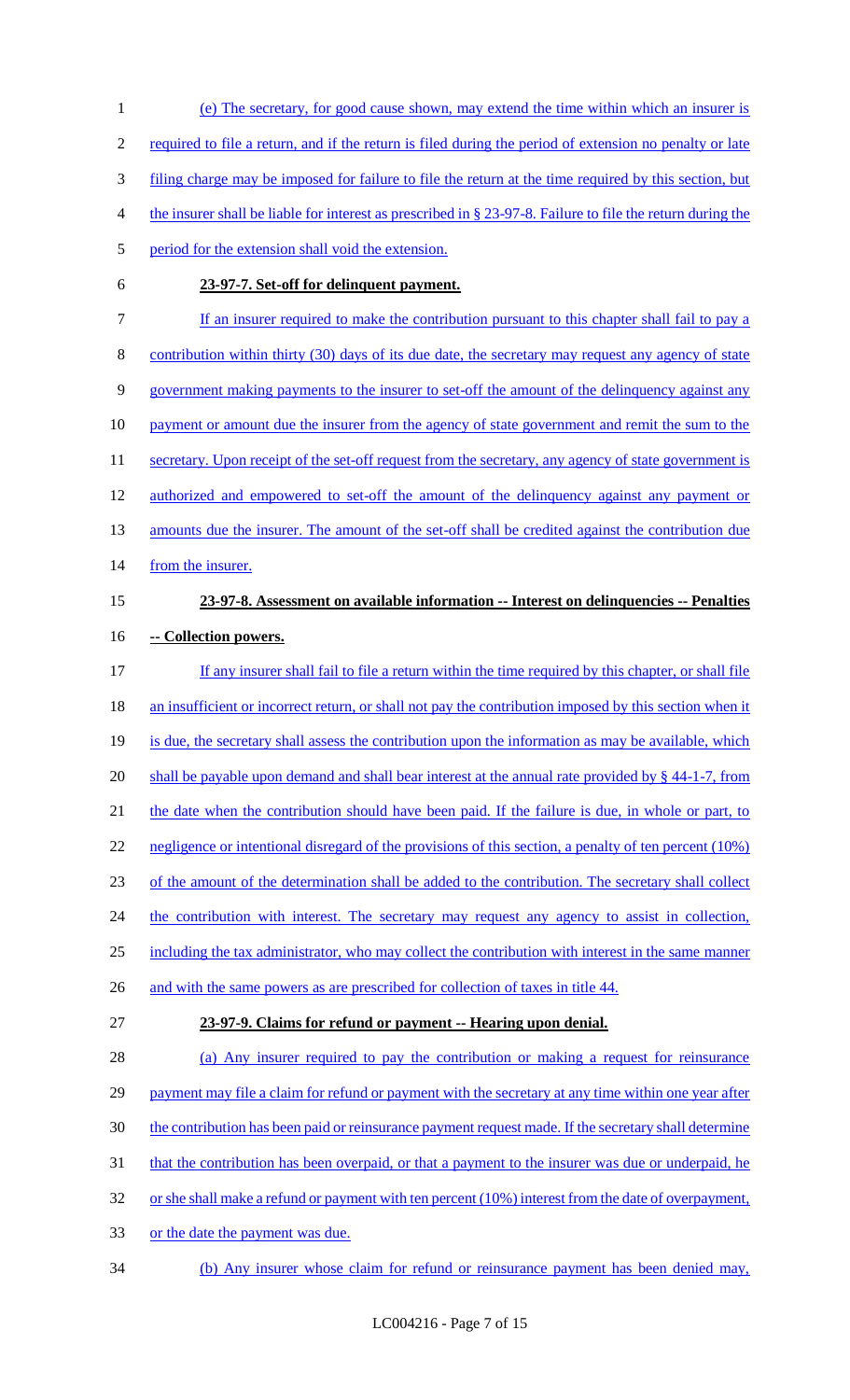- 1 within thirty (30) days from the date of the mailing by the secretary of the notice of the decision,
- 2 request a hearing and the secretary shall, as soon as practicable, set a time and place for the hearing

3 and shall notify the person.

- 4 **23-97-10. Hearing by secretary on application.**
- 5 Any insurer aggrieved by the action of the secretary in determining the amount of any 6 contribution, reinsurance payment, or penalty imposed under the provisions of this chapter may 7 apply to the secretary, within thirty (30) days after the notice of the action is mailed to it, for a 8 hearing relative to the contribution, payment, or penalty. The secretary shall fix a time and place 9 for the hearing and shall so notify the person. Upon the hearing the secretary shall correct manifest 10 errors, if any, disclosed at the hearing and thereupon assess and collect, or pay, the amount lawfully 11 due together with any penalty or interest thereon. 12 **23-97-11. Appeals.**  13 Appeals from administrative orders or decisions made pursuant to any provisions of this 14 chapter shall be pursued pursuant to chapter 35 of title 42. The right to appeal under this section 15 shall be expressly made conditional upon prepayment of all contribution, interest, and penalties 16 unless the insurer demonstrates to the satisfaction of the court that the insurer has a reasonable 17 probability of success on the merits and is unable to prepay all contribution, interest, and penalties, 18 considering not only the insurer's own financial resources but also the ability of the insurer to 19 borrow the required funds. If the court, after appeal, holds that the insurer is entitled to a refund or 20 payment, the insurer shall also be paid interest on the amount at the rate provided in § 44-1-7. 21 **23-97-12. Records.**  22 Every insurer required to make the contribution shall: 23 (1) Keep records as may be necessary to determine the amount of its liability or claim for 24 reinsurance payment under this chapter; 25 (2) Preserve those records for a period of three (3) years following the date of filing of any 26 return or claim required by this chapter, or until any litigation or prosecution under this chapter has 27 been finally adjudicated or decided and all appeals exhausted; and 28 (3) Make those records available for inspection by the secretary or his/her authorized 29 agents, upon demand, at reasonable times during regular business hours. 30 **23-97-13. Method of payment and deposit of contribution.**  31 (a) The payments required by this chapter may be made by electronic transfer of monies to 32 the general treasurer. 33 (b) The general treasurer shall take all steps necessary to facilitate the transfer of monies
- 34 to the rare disease medication funding account established pursuant to § 23-97-3.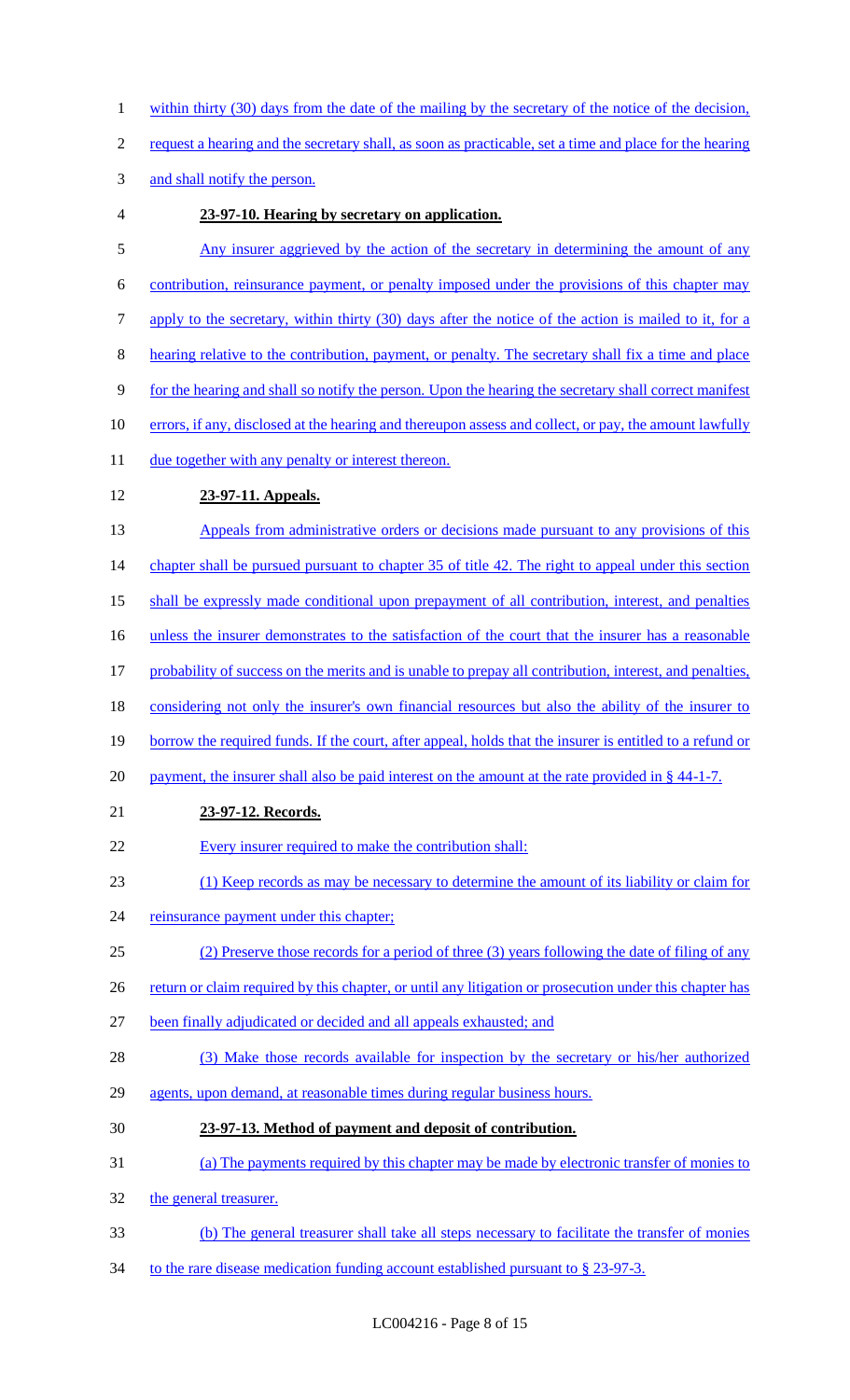(c) Any remainder in the account after funds have been distributed in a program year shall be retained for use in subsequent program years. (d) The general treasurer shall provide the secretary with a record of any monies transferred and deposited. **23-97-14. Rules and regulations.**  The secretary is authorized to make and promulgate rules, regulations, and procedures not inconsistent with state law and fiscal procedures as he or she deems necessary for the proper administration of this chapter and to carry out the provisions, policies, and purposes of this chapter including, but not limited to, data deemed necessary by the secretary from insurers for the correct computation of the funding contribution, collaboration with other state agencies for collecting 11 necessary information, and the form of the return and the data which shall be included for the correct computation of the funding contribution. **23-97-15. Excluded coverage from the health care services funding plan act.**  14 In addition to any exclusion and exemption contained elsewhere in this chapter, this chapter shall not apply to insurance coverage providing benefits for, nor shall an individual be 16 deemed a contribution enrollee solely by virtue of receiving benefits for the following: 17 (1) Hospital confinement indemnity; 18 (2) Disability income; 19 (3) Accident only; 20 (4) Long-term care; 21 (5) Medicare supplement; 22 (6) Limited benefit health; 23 (7) Specified disease indemnity; (8) Sickness or bodily injury or death by accident or both; or (9) Other limited benefit policies. **23-97-16. Impact on health insurance rates.**  (a) Allocation. An insurer required to make a funding contribution under this chapter may 28 pass on the cost of that contribution in the cost of its services, such as its premium rates for insurers, 29 without being required to specifically allocate those costs to individuals or populations that actually incurred the contribution. The costs are to be fairly allocated among the market segments incurring such costs. (b) Oversight. The health insurance commissioner shall ensure, through the rate review and approval process that the rates filed for fully insured groups and individuals, pursuant to chapter 34 18.5, 18.6 or 50 of title 27 reflect the transition to the funding method provided by this section.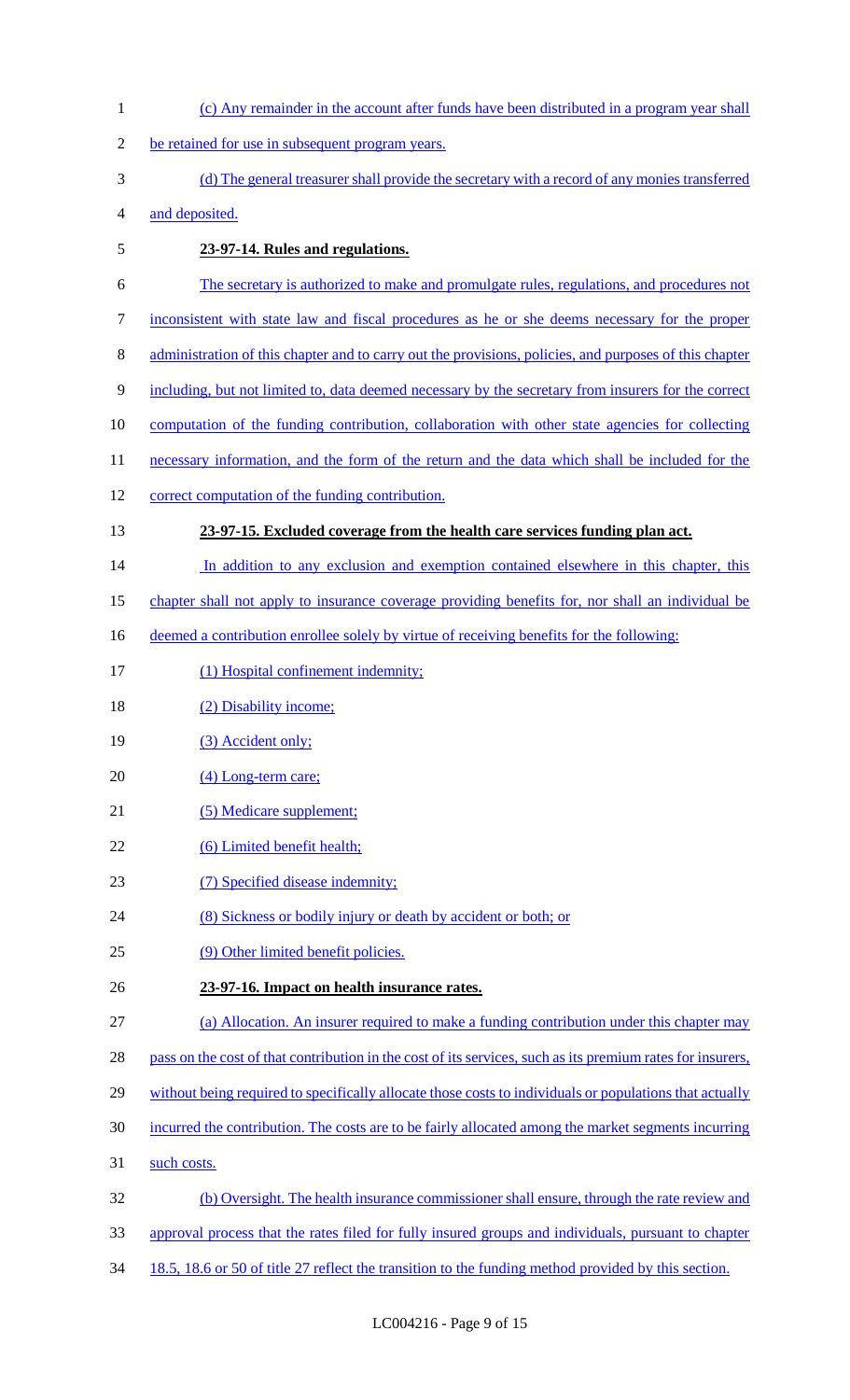| 1              | 23-97-17. Distribution from the rare disease medication reinsurance fund.                              |
|----------------|--------------------------------------------------------------------------------------------------------|
| $\overline{2}$ | (a) The secretary shall by regulation implement a state-based reinsurance program to                   |
| 3              | provide insurers with reinsurance payments for covered drugs. The program is intended to mitigate      |
| 4              | the impact of high-cost prescription drugs and gene or cell therapies on the cost of healthcare        |
| 5              | coverage offered by the insurer.                                                                       |
| 6              | (1) Reinsurance payments shall be available for claims for covered drugs paid by an insurer            |
| 7              | on or after January 1, 2024.                                                                           |
| 8              | (2) An insurer becomes eligible for payment from the reinsurance fund when it pays for                 |
| 9              | one or more covered drugs in a calendar year.                                                          |
| 10             | (3) Insurers may request reinsurance payments on a calendar year basis. The secretary shall            |
| 11             | establish a timely filing requirement for insurers to receive a reinsurance payment for a covered      |
| 12             | drug. Such timely filing requirement shall not be less than one hundred eighty (180) days nor more     |
| 13             | than twelve (12) months following the end of the calendar year. An insurer that does not submit a      |
| 14             | request for reinsurance payment within the timely filing period shall not be eligible for reinsurance  |
| 15             | payment                                                                                                |
| 16             | (4) The secretary will calculate the total reinsurance payment owed to each insurer within             |
| 17             | ninety (90) days of the date all insurer requests for payment are due to the secretary.                |
| 18             | (5) The secretary may establish such program elements as it deems appropriate to ensure                |
| 19             | equitable distribution of the fund, including attachment points, coinsurance rates, and/or             |
| 20             | coinsurance caps which may be applied in aggregate or per covered drug. Such program elements          |
| 21             | may be adjusted no more frequently than annually with the input of the rare diseases advisory          |
| 22             | council.                                                                                               |
| 23             | (6) In no event shall the reinsurance payment to an insurer exceed the total amount paid by            |
| 24             | the insurer for a covered drug after rebates.                                                          |
| 25             | (b) Insurers shall provide the secretary with data prescribed by the secretary in rules and            |
| 26             | regulations as necessary in order to substantiate a claim for reinsurance payment from the fund in     |
| 27             | a time and manner determined by the secretary.                                                         |
| 28             | (c) Any balance remaining in the fund after such reinsurance payments shall be applied to              |
| 29             | claims in subsequent years as described in this section. In no event shall all reinsurance payments    |
| 30             | in a calendar year to all insurers exceed the amount collected pursuant to $\S$ 23-97-6 plus any funds |
| 31             | remaining from prior years.                                                                            |
| 32             | SECTION 2. Section 35-4-27 of the General Laws in Chapter 35-4 entitled "State Funds"                  |
| 33             | is hereby amended to read as follows:                                                                  |
|                |                                                                                                        |

34 **35-4-27. Indirect cost recoveries on restricted receipt accounts.**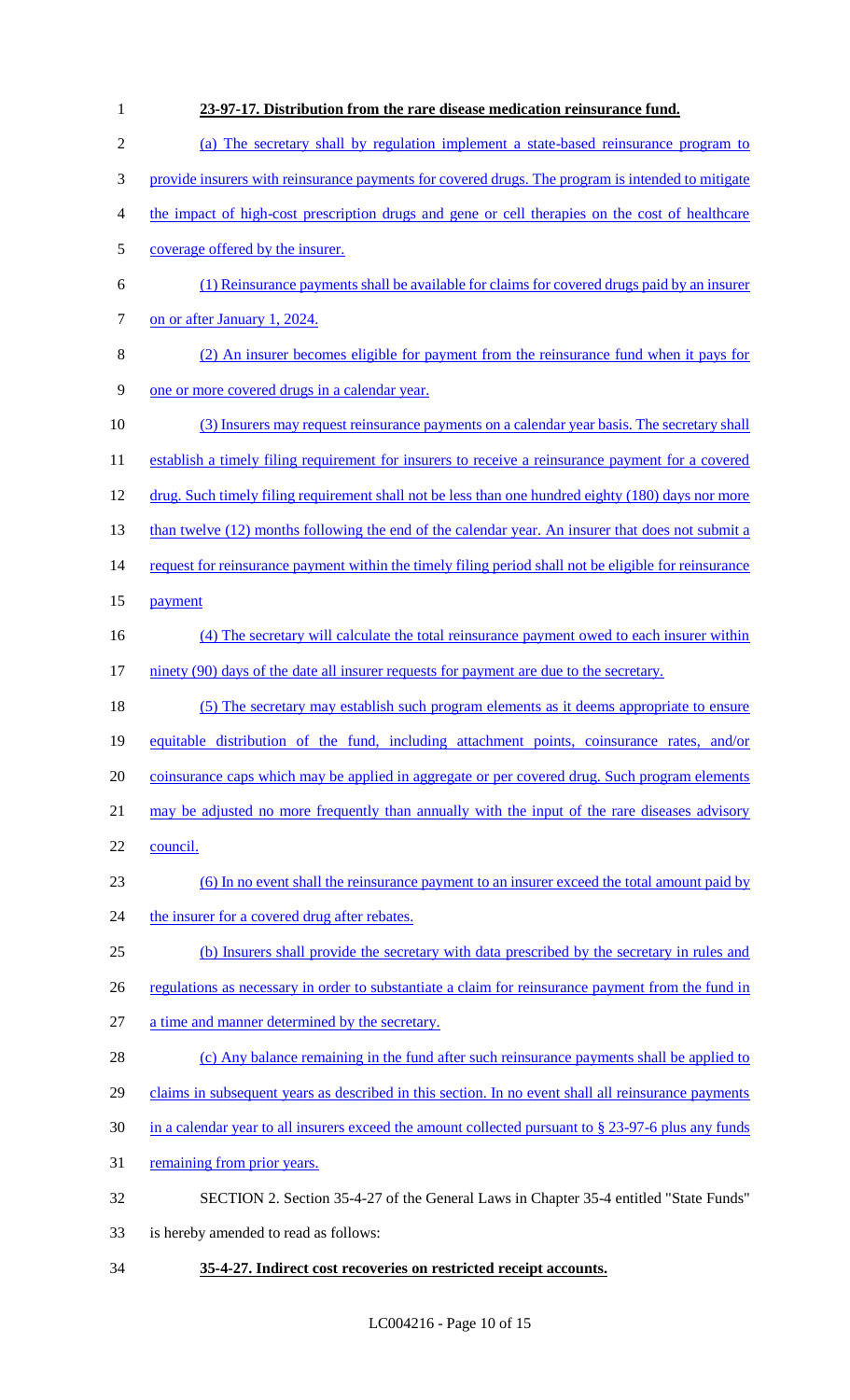| $\mathbf{1}$   | Indirect cost recoveries of ten percent (10%) of cash receipts shall be transferred from all           |
|----------------|--------------------------------------------------------------------------------------------------------|
| $\overline{2}$ | restricted-receipt accounts, to be recorded as general revenues in the general fund. However, there    |
| 3              | shall be no transfer from cash receipts with restrictions received exclusively: (1) From contributions |
| $\overline{4}$ | from nonprofit charitable organizations; (2) From the assessment of indirect cost-recovery rates on    |
| 5              | federal grant funds; or (3) Through transfers from state agencies to the department of administration  |
| 6              | for the payment of debt service. These indirect cost recoveries shall be applied to all accounts,      |
| $\tau$         | unless prohibited by federal law or regulation, court order, or court settlement. The following        |
| 8              | restricted receipt accounts shall not be subject to the provisions of this section:                    |
| 9              | Executive Office of Health and Human Services                                                          |
| 10             | <b>Rare Disease Medication Reinsurance Fund</b>                                                        |
| 11             | Organ Transplant Fund                                                                                  |
| 12             | <b>HIV Care Grant Drug Rebates</b>                                                                     |
| 13             | <b>Health System Transformation Project</b>                                                            |
| 14             | Department of Human Services                                                                           |
| 15             | Veterans' home -- Restricted account                                                                   |
| 16             | Veterans' home -- Resident benefits                                                                    |
| 17             | <b>Pharmaceutical Rebates Account</b>                                                                  |
| 18             | <b>Demand Side Management Grants</b>                                                                   |
| 19             | Veteran's Cemetery Memorial Fund                                                                       |
| 20             | Donations -- New Veterans' Home Construction                                                           |
| 21             | Department of Health                                                                                   |
| 22             | Pandemic medications and equipment account                                                             |
| 23             | Miscellaneous Donations/Grants from Non-Profits                                                        |
| 24             | <b>State Loan Repayment Match</b>                                                                      |
| 25             | Healthcare Information Technology                                                                      |
| 26             | Department of Behavioral Healthcare, Developmental Disabilities and Hospitals                          |
| 27             | Eleanor Slater non-Medicaid third-party payor account                                                  |
| 28             | Hospital Medicare Part D Receipts                                                                      |
| 29             | <b>RICLAS Group Home Operations</b>                                                                    |
| 30             | Commission on the Deaf and Hard of Hearing                                                             |
| 31             | Emergency and public communication access account                                                      |
| 32             | Department of Environmental Management                                                                 |
| 33             | National heritage revolving fund                                                                       |
| 34             | Environmental response fund II                                                                         |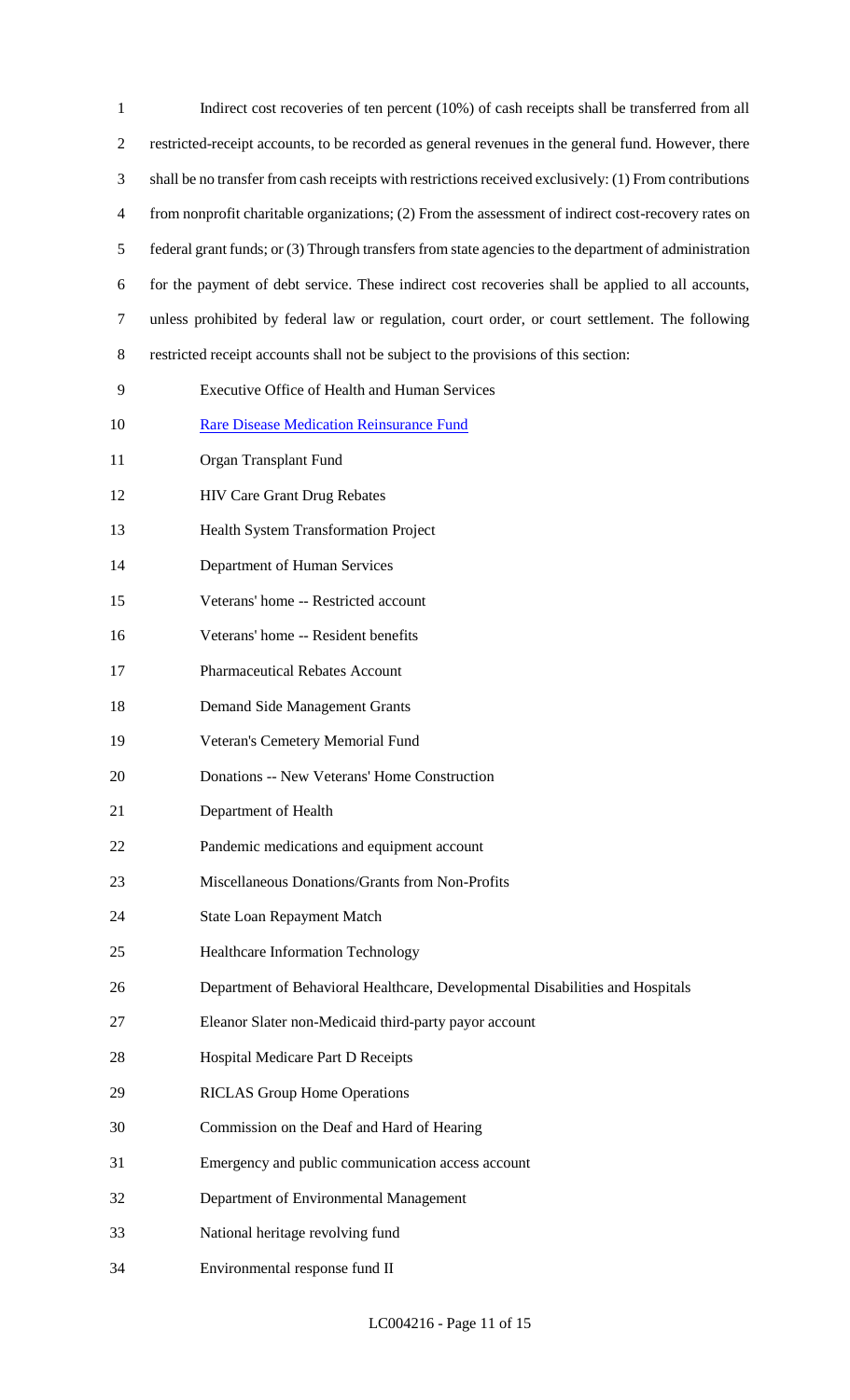| $\mathbf{1}$   | Underground storage tanks registration fees                  |
|----------------|--------------------------------------------------------------|
| $\overline{2}$ | De Coppet Estate Fund                                        |
| 3              | Rhode Island Historical Preservation and Heritage Commission |
| 4              | Historic preservation revolving loan fund                    |
| 5              | Historic Preservation loan fund -- Interest revenue          |
| 6              | Department of Public Safety                                  |
| 7              | E-911 Uniform Emergency Telephone System                     |
| 8              | Forfeited property -- Retained                               |
| 9              | Forfeitures -- Federal                                       |
| 10             | Forfeited property -- Gambling                               |
| 11             | Donation -- Polygraph and Law Enforcement Training           |
| 12             | Rhode Island State Firefighter's League Training Account     |
| 13             | Fire Academy Training Fees Account                           |
| 14             | <b>Attorney General</b>                                      |
| 15             | Forfeiture of property                                       |
| 16             | <b>Federal forfeitures</b>                                   |
| 17             | Attorney General multi-state account                         |
| 18             | Forfeited property -- Gambling                               |
| 19             | Department of Administration                                 |
| 20             | <b>OER Reconciliation Funding</b>                            |
| 21             | Health Insurance Market Integrity Fund                       |
| 22             | RI Health Benefits Exchange                                  |
| 23             | <b>Information Technology Investment Fund</b>                |
| 24             | Restore and replacement -- Insurance coverage                |
| 25             | Convention Center Authority rental payments                  |
| 26             | <b>Investment Receipts -- TANS</b>                           |
| 27             | <b>OPEB System Restricted Receipt Account</b>                |
| 28             | Car Rental Tax/Surcharge-Warwick Share                       |
| 29             | <b>Grants Management Administration</b>                      |
| 30             | <b>Executive Office of Commerce</b>                          |
| 31             | Housing Resources Commission Restricted Account              |
| 32             | Housing Production Fund                                      |
| 33             | Department of Revenue                                        |
| 34             | <b>DMV</b> Modernization Project                             |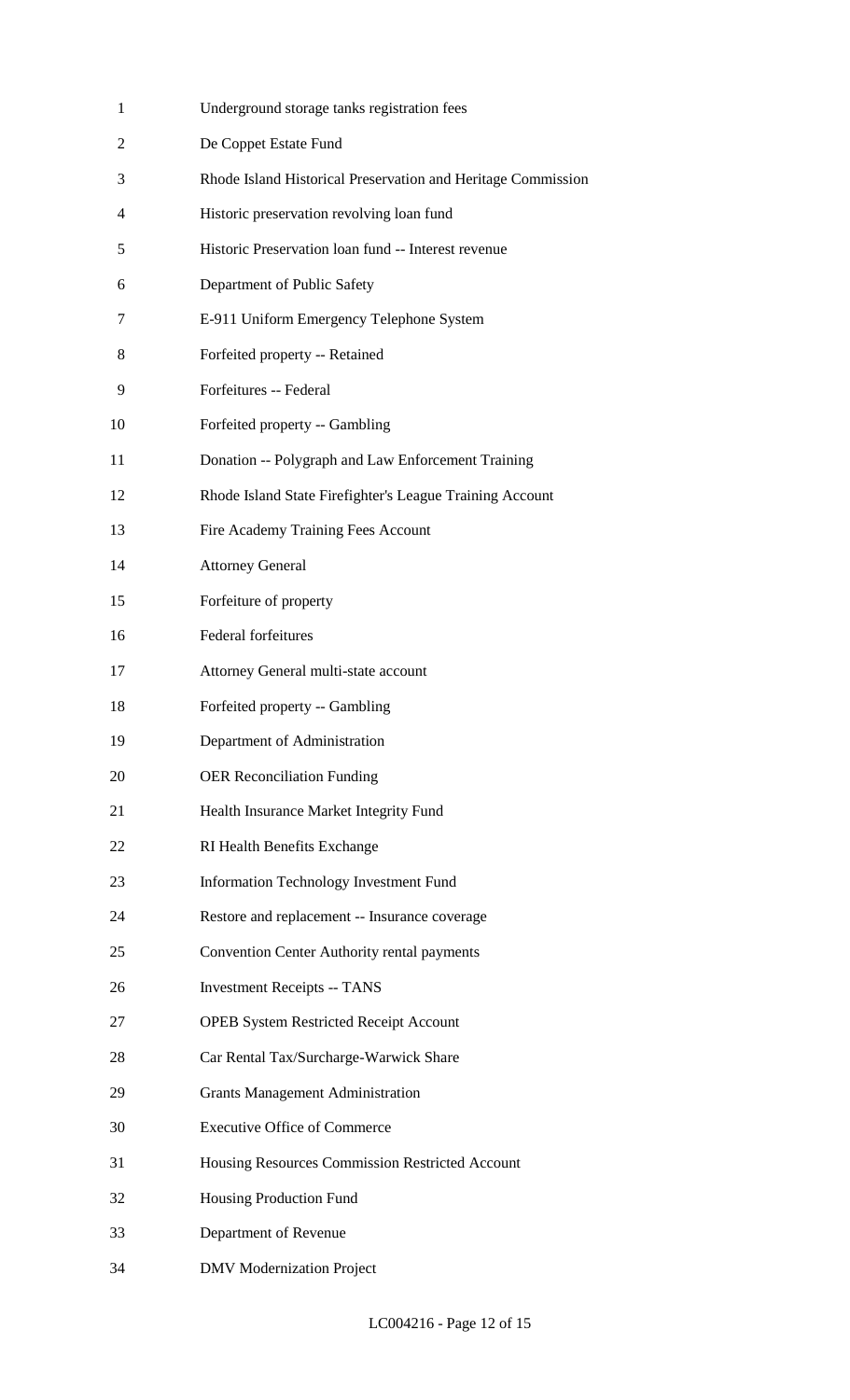| $\mathbf{1}$   | Jobs Tax Credit Redemption Fund                                              |
|----------------|------------------------------------------------------------------------------|
| 2              | Legislature                                                                  |
| 3              | Audit of federal assisted programs                                           |
| $\overline{4}$ | Department of Children, Youth and Families                                   |
| 5              | Children's Trust Accounts -- SSI                                             |
| 6              | <b>Military Staff</b>                                                        |
| 7              | RI Military Family Relief Fund                                               |
| 8              | RI National Guard Counterdrug Program                                        |
| 9              | Treasury                                                                     |
| 10             | Admin. Expenses -- State Retirement System                                   |
| 11             | Retirement -- Treasury Investment Options                                    |
| 12             | Defined Contribution -- Administration - RR                                  |
| 13             | Violent Crimes Compensation -- Refunds                                       |
| 14             | <b>Treasury Research Fellowship</b>                                          |
| 15             | <b>Business Regulation</b>                                                   |
| 16             | <b>Banking Division Reimbursement Account</b>                                |
| 17             | Office of the Health Insurance Commissioner Reimbursement Account            |
| 18             | <b>Securities Division Reimbursement Account</b>                             |
| 19             | Commercial Licensing and Racing and Athletics Division Reimbursement Account |
| 20             | <b>Insurance Division Reimbursement Account</b>                              |
| 21             | Historic Preservation Tax Credit Account                                     |
| 22             | Judiciary                                                                    |
| 23             | Arbitration Fund Restricted Receipt Account                                  |
| 24             | Third-Party Grants                                                           |
| 25             | RI Judiciary Technology Surcharge Account                                    |
| 26             | Department of Elementary and Secondary Education                             |
| 27             | <b>Statewide Student Transportation Services Account</b>                     |
| 28             | School for the Deaf Fee-for-Service Account                                  |
| 29             | School for the Deaf -- School Breakfast and Lunch Program                    |
| 30             | Davies Career and Technical School Local Education Aid Account               |
| 31             | Davies -- National School Breakfast & Lunch Program                          |
| 32             | <b>School Construction Services</b>                                          |
| 33             | Office of the Postsecondary Commissioner                                     |
| 34             | Higher Education and Industry Center                                         |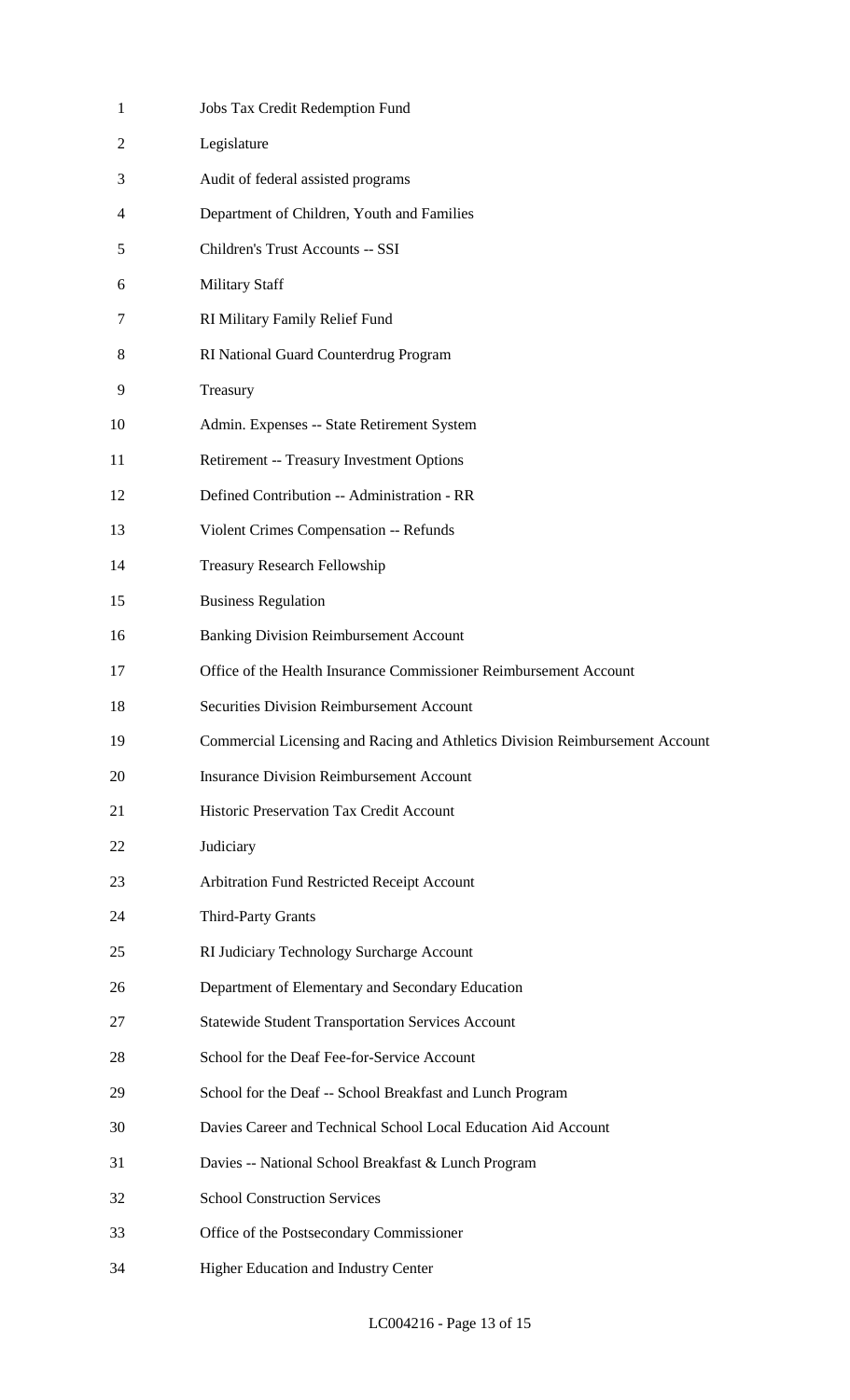- 1 Department of Labor and Training
- 2 Job Development Fund
- 3 Rhode Island Council on the Arts
- 4 Governors' Portrait Donation Fund
- 5 Statewide records management system account
- 6 SECTION 3. This act shall take effect upon passage.

#### ======== LC004216

========